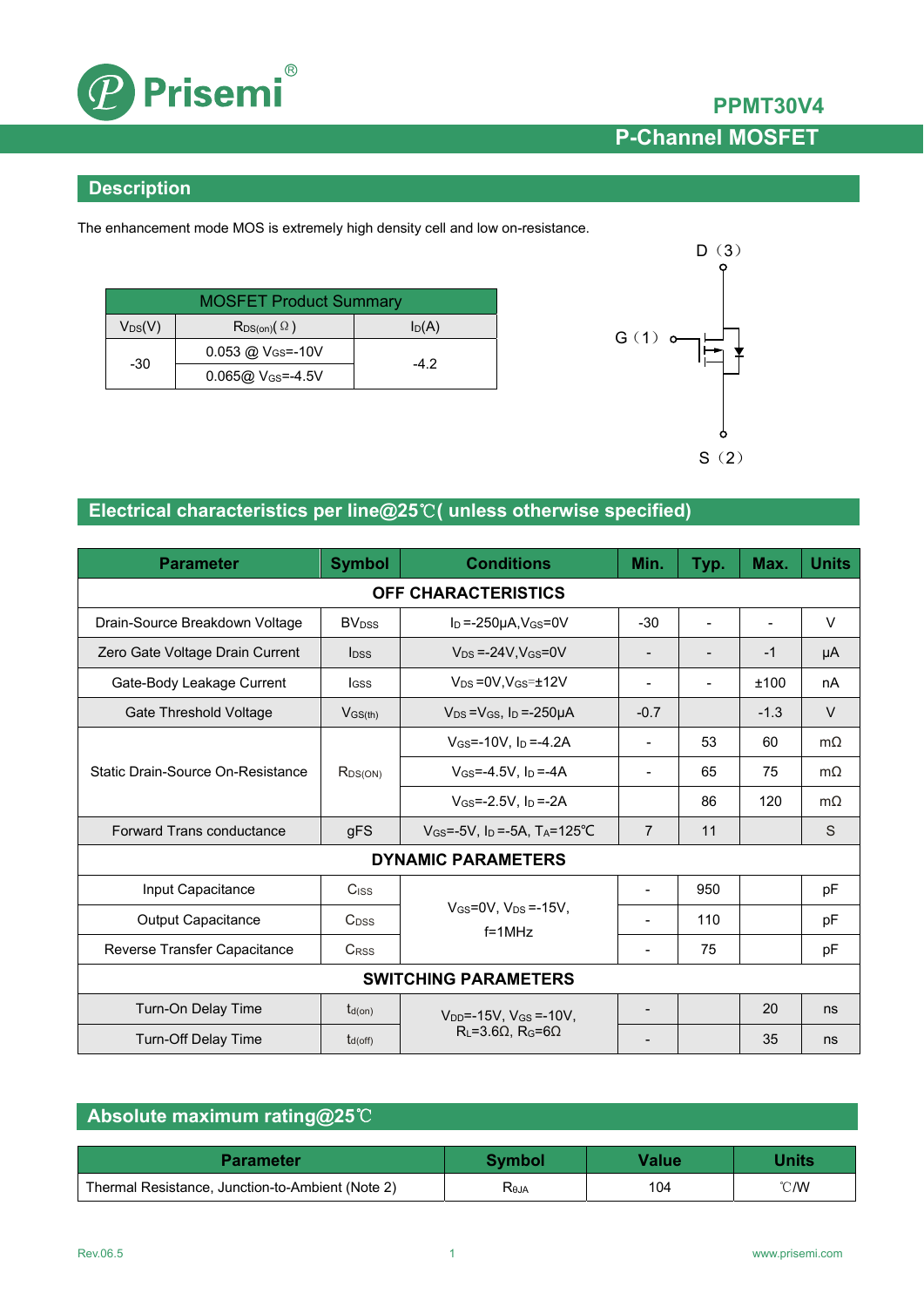# **P-Channel MOSFET P-Channel MOSFET**

## **Absolute maximum rating@25**℃

| Rating                                           |            | <b>Symbol</b>                      | <b>Value</b> | <b>Units</b>   |
|--------------------------------------------------|------------|------------------------------------|--------------|----------------|
| Drain-Source Voltage                             |            | V <sub>DS</sub>                    | -30          |                |
| Gate-Source Voltage                              |            | V <sub>GS</sub>                    | ±12          |                |
| Drain Current                                    | Continuous | Ιp                                 | $-4.2$       | $\overline{A}$ |
|                                                  | Pulsed     | Ιp                                 | -30          | $\overline{a}$ |
| <b>Maximum Power Dissipation</b>                 |            | P <sub>D</sub>                     | 1.2          | W              |
| Operating Junction and Storage Temperature Range |            | $T_{\mathsf{J}}, T_{\mathsf{STG}}$ | -55 To 150   | $\gamma$       |

## **Typical Characteristics**

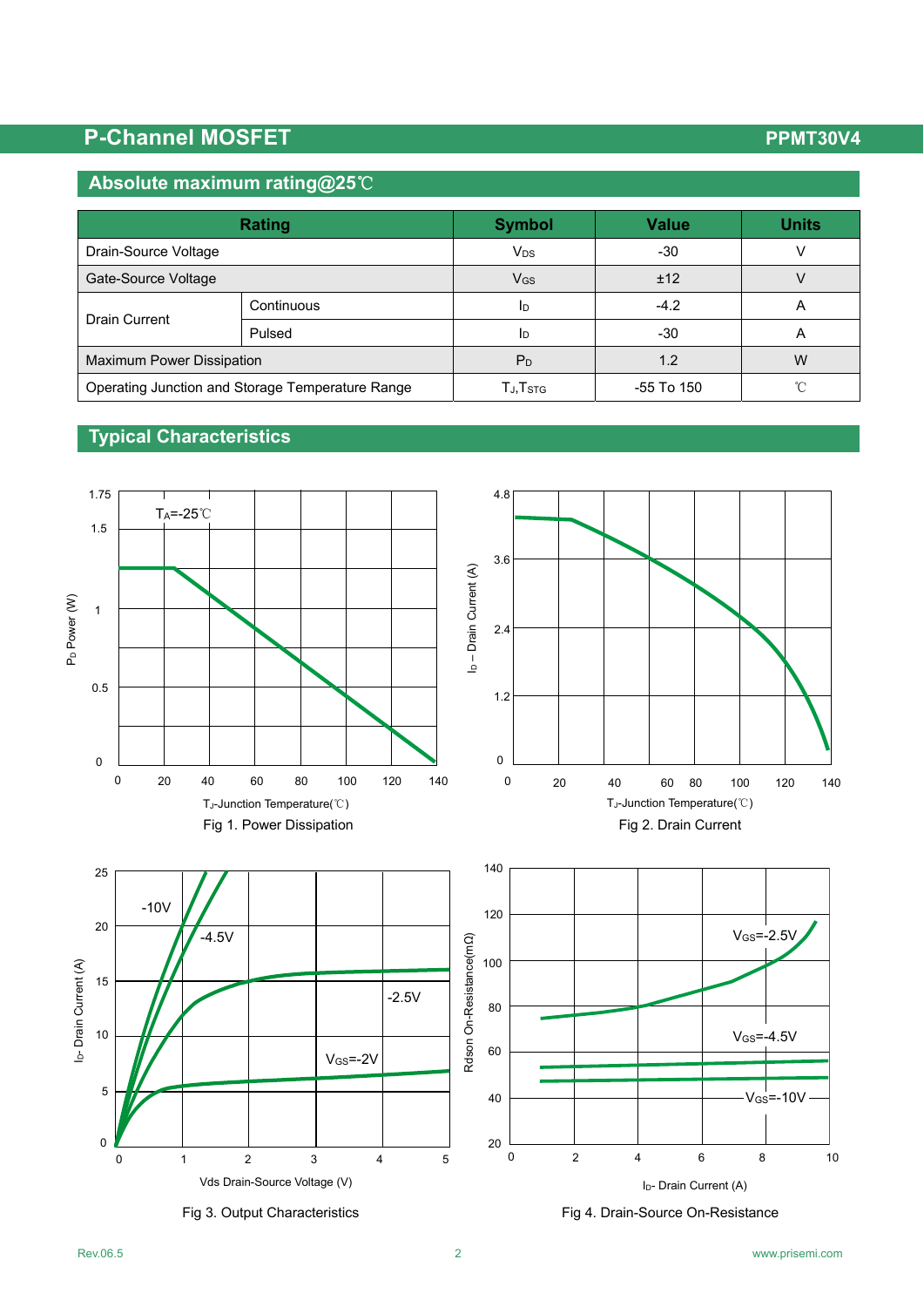## P-Channel MOSFET **PERIODIC CONTROL**

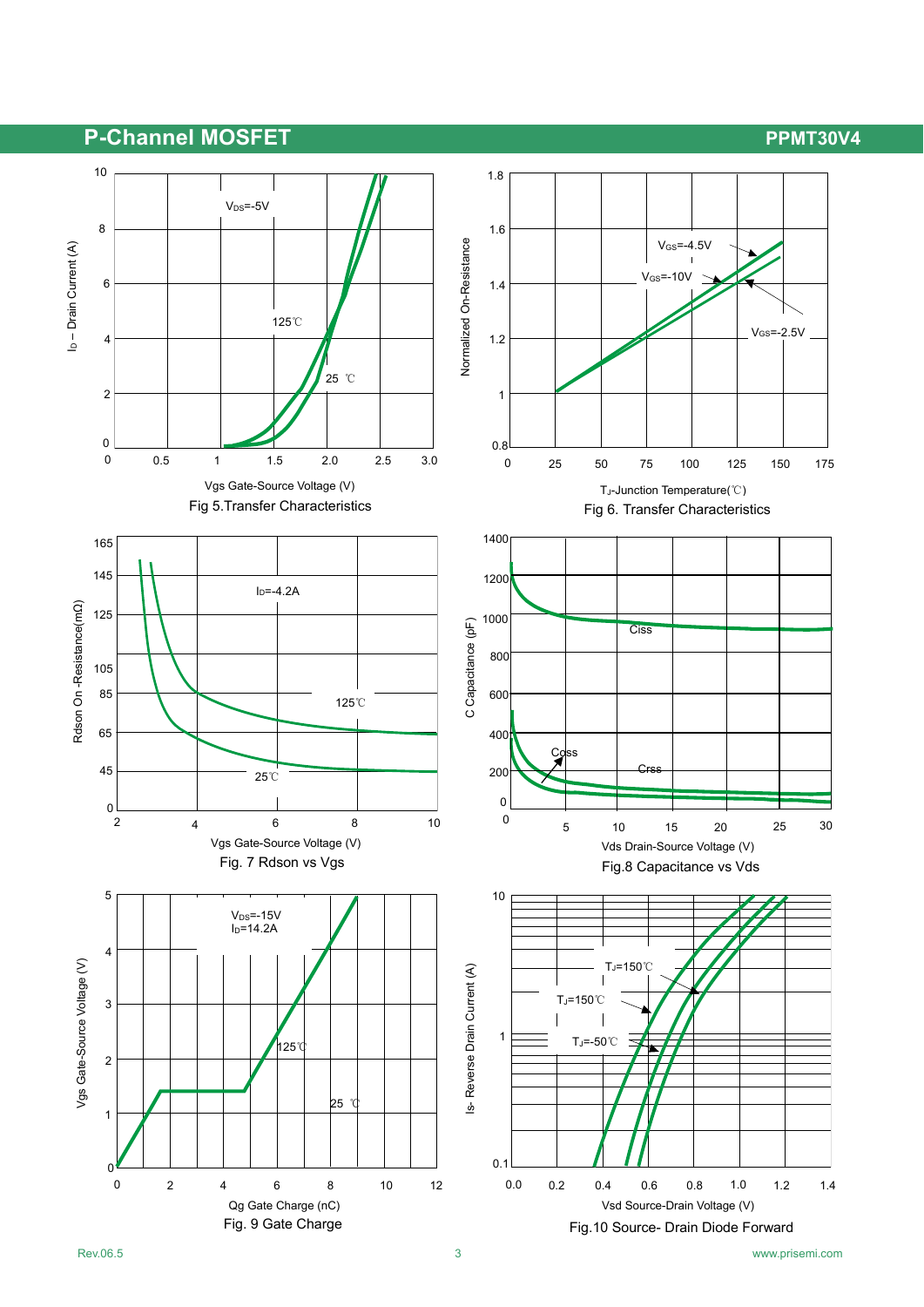## P-Channel MOSFET **PERIODIC CONTROL**





Fig.12 Normalized Maximum Transient Thermal Impedance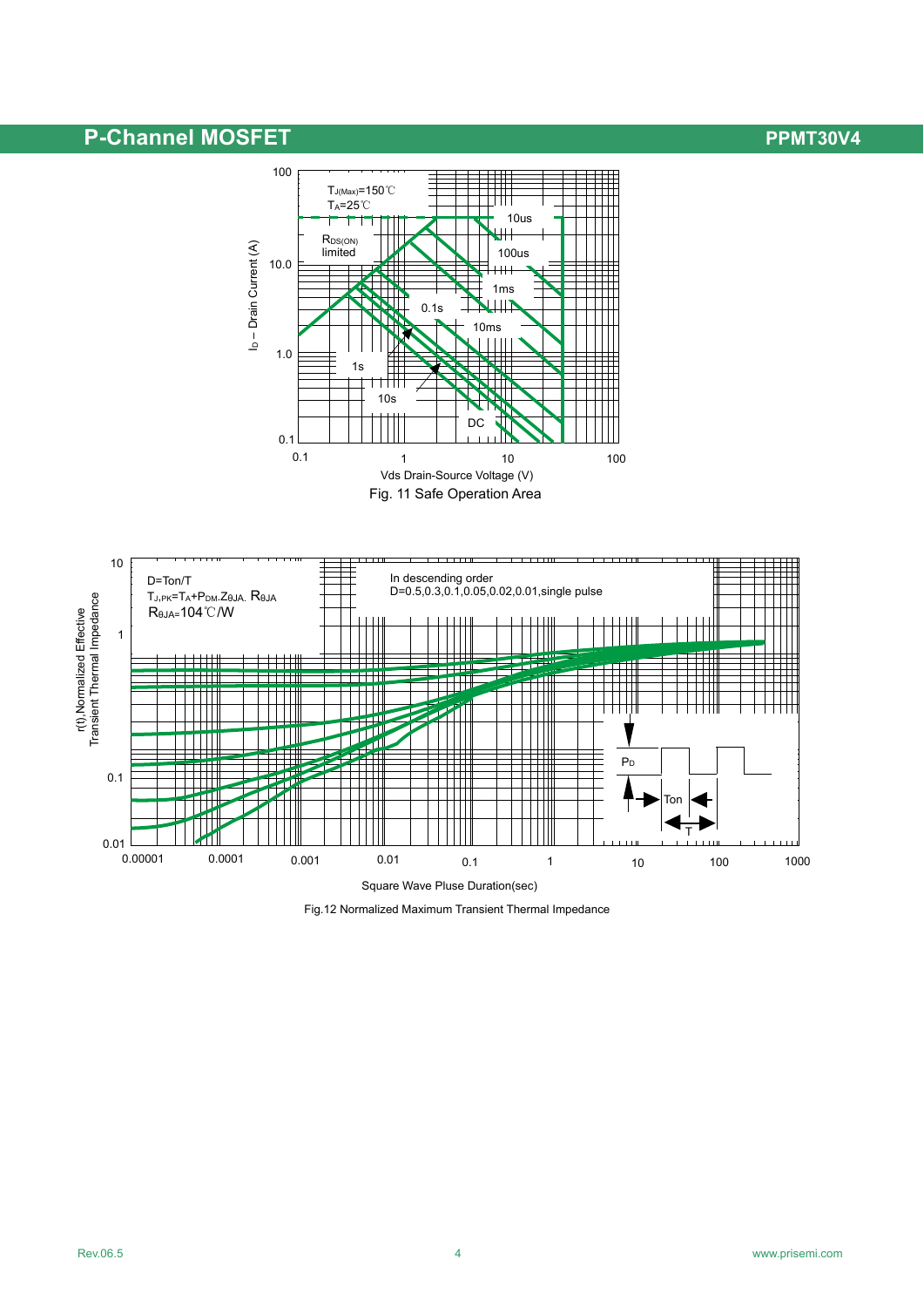## **P-Channel MOSFET P-Channel MOSFET**

### **Solder Reflow Recommendation**



Remark: Pb free for 260℃; Pb for 245℃.

### **Product dimension(SOT-23)**



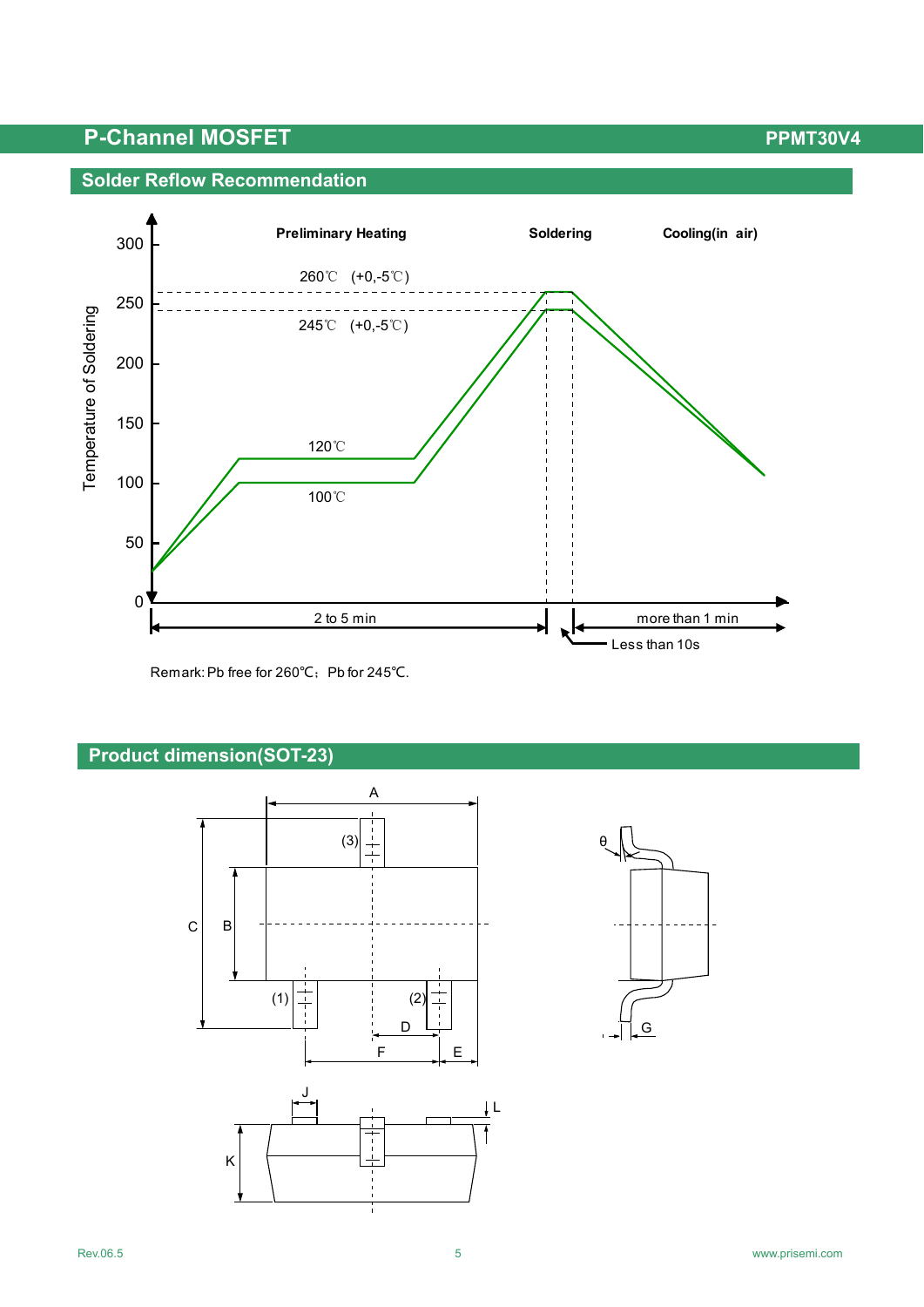# **P-Channel MOSFET P-Channel MOSFET**

| <b>Dim</b>            |             | <b>Millimeters</b> | <b>Inches</b> |              |  |
|-----------------------|-------------|--------------------|---------------|--------------|--|
|                       | <b>MIN</b>  | <b>MAX</b>         | <b>MIN</b>    | <b>MAX</b>   |  |
| A                     | 2.72        | 3.12               | 0.107         | 0.123        |  |
| B                     | 1.10        | 1.50               | 0.043         | 0.059        |  |
| C                     | 2.10        | 2.64               | 0.083         | 0.104        |  |
| D                     | 0.95 BSC    |                    | 0.037 BSC     |              |  |
| E                     | 0.50 BSC    |                    | 0.020 BSC     |              |  |
| F                     | 1.90 BSC    |                    | 0.075 BSC     |              |  |
| G                     | 0.08        | 0.21               | 0.003         | 0.008        |  |
| J                     | 0.30        | 0.50               | 0.012         | 0.020        |  |
| Κ                     |             | 1.35               |               | 0.053        |  |
| L                     | 0.013       | 0.15               | 0.001         | 0.006        |  |
| $\boldsymbol{\theta}$ | $0^{\circ}$ | $10^{\circ}$       | $0^{\circ}$   | $10^{\circ}$ |  |

## **Marking information**



## **Ordering information**

| Device   | Package          | Reel | <b>Shipping</b>    |
|----------|------------------|------|--------------------|
| PPMT30V4 | SOT-23 (Pb-Free) | フリ   | 3000 / Tape & Reel |

USER DIRECTION OF FEED

## **Load with information**



Unit:mm